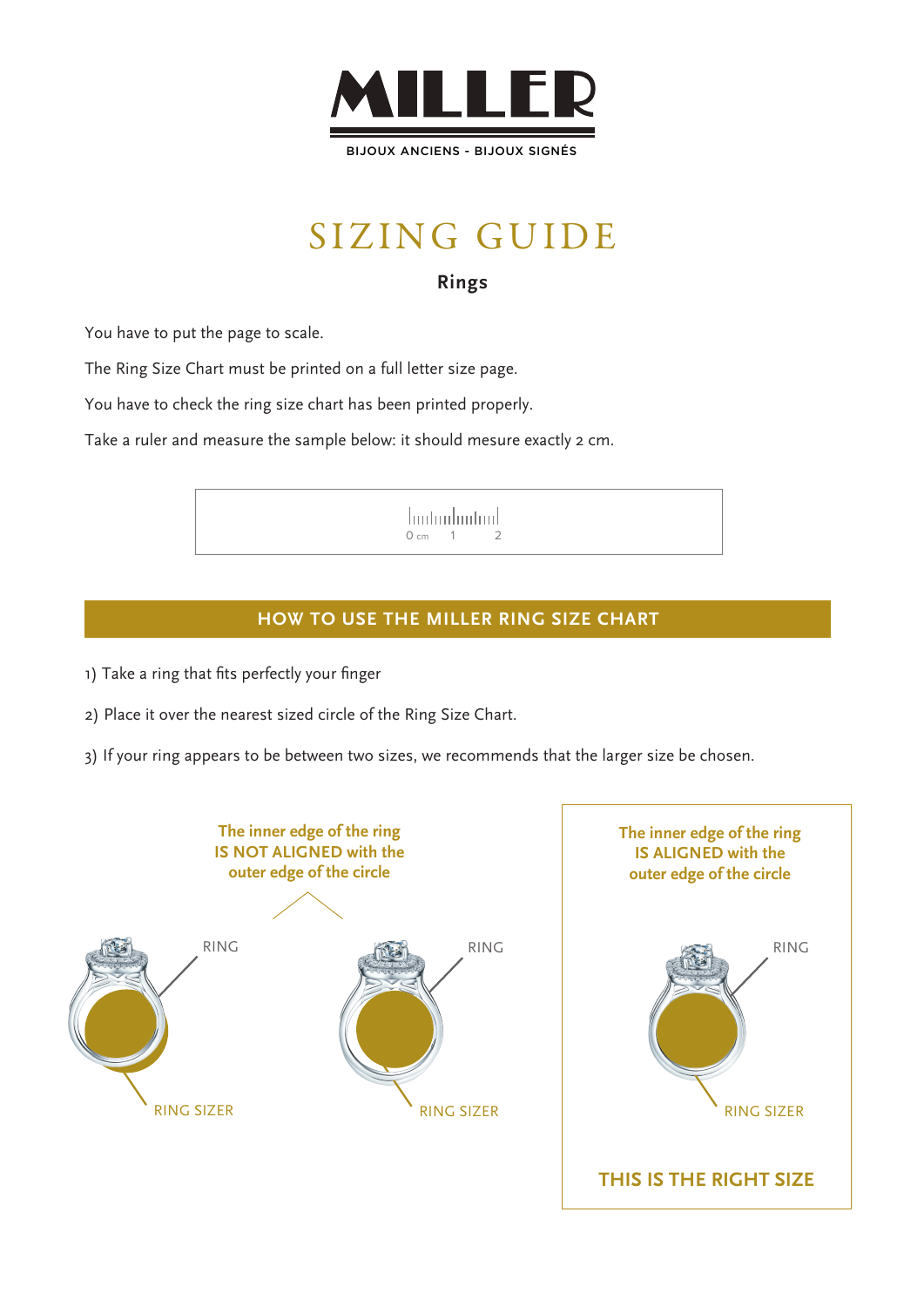

## RING SIZE CHART